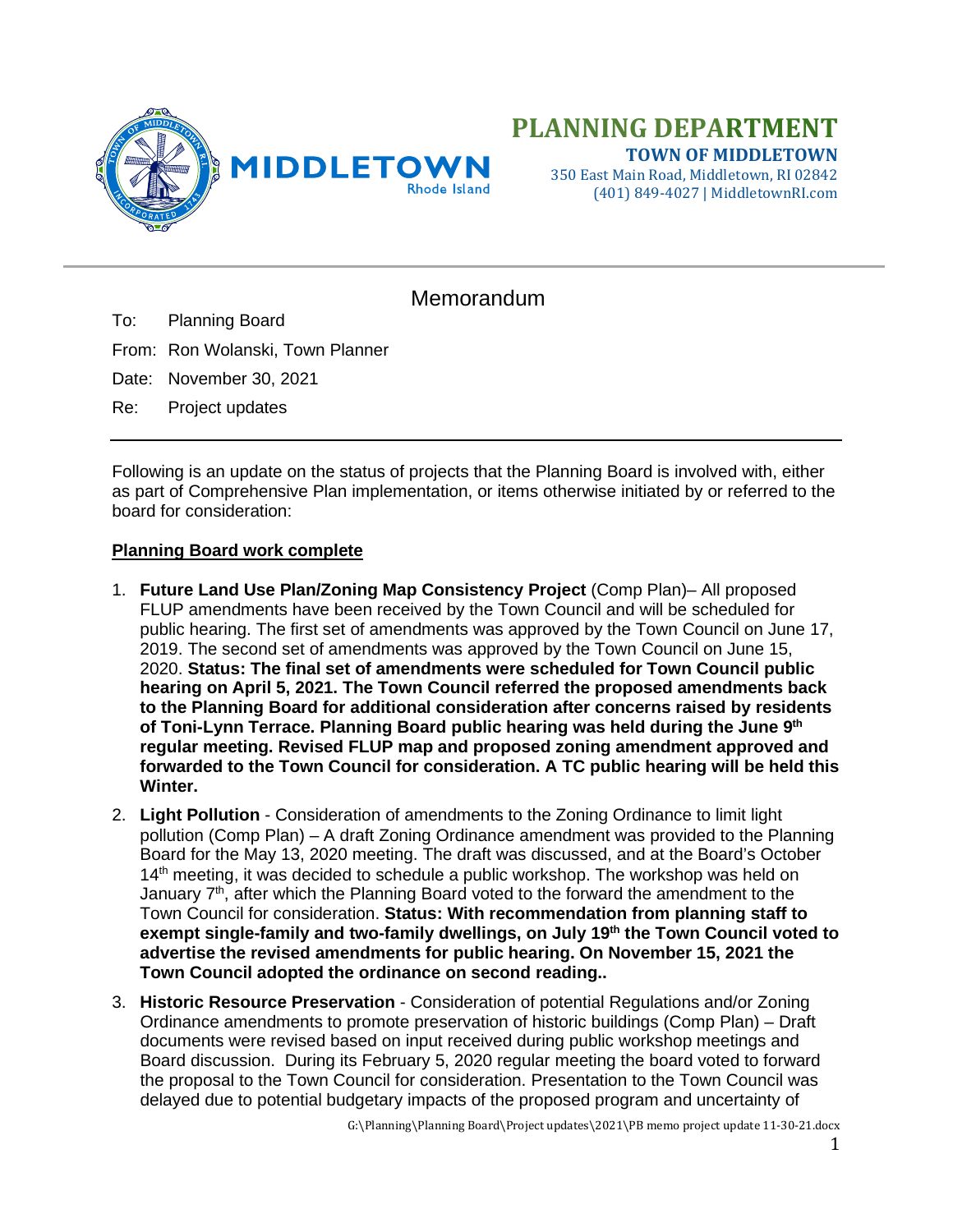COVID-19 impacts on Town finances. **Status: To be presented to the Town Council in coming months.**

## **Prioritized ongoing Planning Board work items**

- 1. **Affordable Housing** Consideration of Comprehensive Plan action items on affordable housing. Listing of action items and preliminary proposed work plan for high priority items provided to the Planning Board during the April 14, 2021 meeting. **Status: Planning Board to begin implementation work in coordination with the town's affordable housing committee. With the approval of the Town Council, the Planning Board appointed member Art Weber to serve on the Affordable Housing Committee.**
- 2. **Airport Zoning** Draft overlay for airport zoning (Comp Plan) A Planning Board Subcommittee asked staff to create a draft ordinance based on the Westerly ordinance, which was approved by the subcommittee and forwarded to the full Planning Board. During its March 11, 2020 meeting the Board requested that a public workshop meeting be scheduled. **Status: During its meeting on July 26th the subcommittee working to draft the ordinance decided to recommend to the full board that the proposed overlay map be revised to exclude certain properties from the RPZ and that the ordinance language be approved as previously drafted. These revisions were presented during the Sept. 8th Planning Board meeting, at which point the Board requested that a public workshop be scheduled. Staff is working to identify a date for the workshop after the holidays.**
- 3. **Use Table/parking zoning Review** The Board's use table subcommittee has been tasked with also reviewing zoning ordinance parking requirements as requested by the Town Council. **Status: A subcommittee meeting was held on October 12th, during which recommendations regarding parking were agreed to, subject to final review of the subcommittee. Subcommittee meeting held on November 23rd. Addiitonal request of the Town Council to review parking requirements for residential uses to be received by the Planning Board on Dec. 8th.**
- 4. **Application Fees** Draft Regulations amendments to implement new application fees and revise application checklists (Planning Dept.) – Amendments approved and forwarded to the Town Council in February 2019. At the request of the Town Administrator, the Town Council referred the proposed fees back to the Planning Board for additional study, including review by the Finance Dept. to ensure that all overhead costs are included in the fees. Proposed revised fees to be recalculated based on current town personnel and other costs. **Status: Staff met with the Finance Director to discuss overhead coats to be incorporated in the new fee schedule. Awaiting additional information from Finance office to complete proposed fee schedule.**
- 5. **Rural Village District zoning amendments** (Comp Plan) The Planning Board subcommittee met with subject property owners to seek input and buy-in for creation of the new district. Given the lack of urgency on the part of the impacted property owners, the subcommittee advised the board that action on this item be delayed. The Planning Board agreed to table the matter. **Status: Tabled by the Planning Board for further discussion at a future date.**
- 6. **Transportation Options** Consideration of amendments to the Regulations and/or Zoning Ordinance to promote transportation options (Comp Plan) - Following a public hearing in January 2020 the Planning Board adopted the requirement to provided bike racks (and other items) on site plans and forwarded those amendments to the Town Council for approval. **Status: The Town Council approved the bicycle rack requirement. Planning Department staff are researching other options for promoting transportation alternatives**.